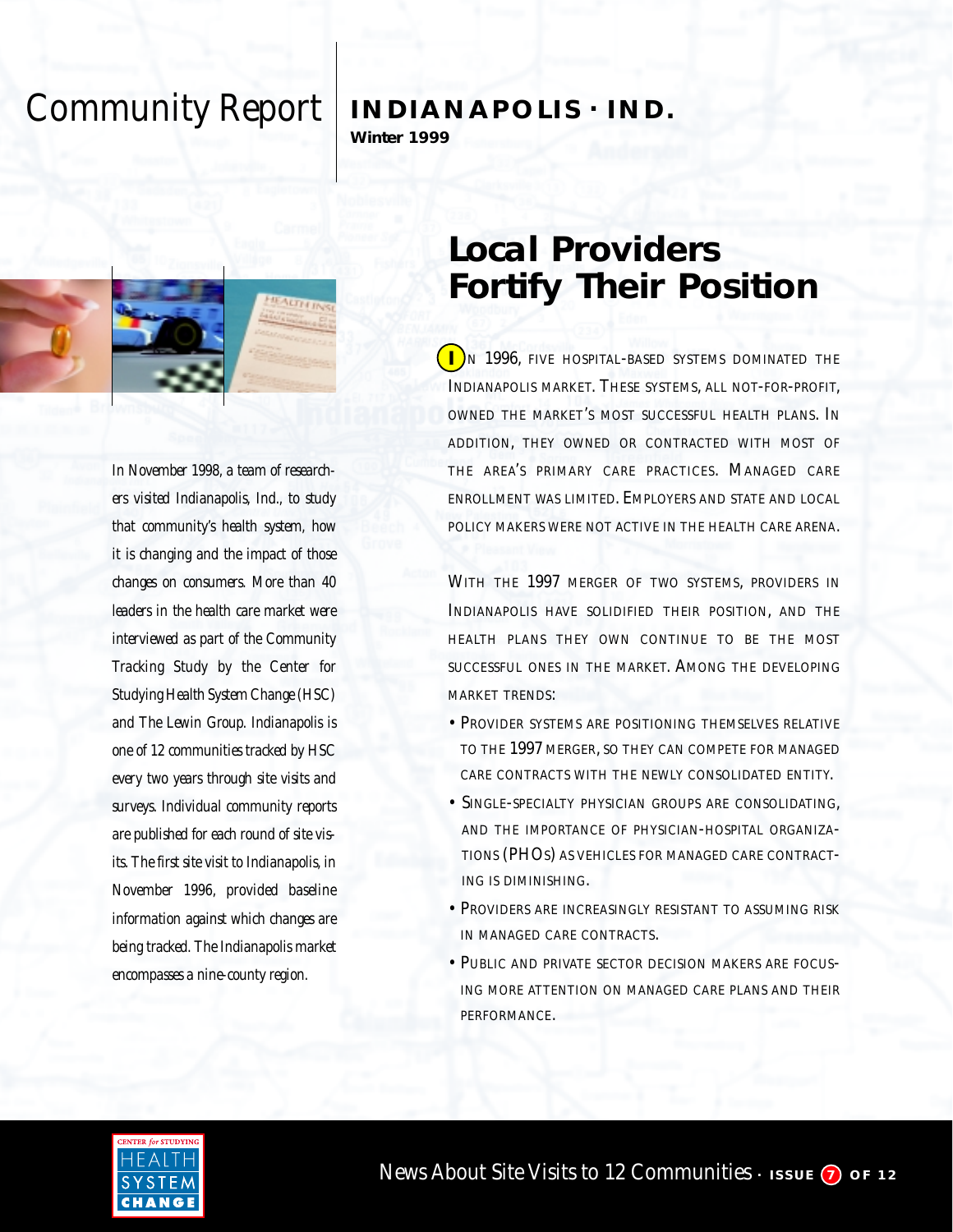#### **Indianapolis Demographics**

*Indianapolis, Ind. Metropolitan areas above 200,000 population*

*Population, 1997 1 1,503,468*

*Population Change, 1990-1997 1 8.5% 6.7%*

*Median Income 2 \$29,851 \$26,646*

*Persons Living in Poverty 2 10% 15%*

*Persons Age 65 or Older 2 12% 12%*

*Persons with No Health Insurance 2*

*11% 14%*

*Sources: 1. U.S. Census, 1997 2. Household Survey, Community Tracking Study, 1996-1997*

### **Several hospital-**

#### **based provider**

#### **systems have**

**enhanced their** 

**already strong** 

**market positions** 

**during the past** 

**two years, in part** 

**to increase their** 

#### **bargaining leverage**

#### **with health plans**

## **and stimulate**

#### **revenue growth.**

## **Provider Systems' Influence Grows Stronger**

Several hospital-based systems have enhanced their already strong market positions during the past two years, in part to increase their bargaining leverage with health plans and stimulate revenue growth. Most significant, Methodist Hospital of Indiana and the Indiana University Medical Center (with its affiliate, Riley Hospital for Children) merged in 1997 to create Clarian Health Partners. This new entity has 1,400 acute care beds—23 percent of all acute care beds in the Indianapolis market.

In the three months immediately following the creation of Clarian, the two partners combined many administrative functions. Respondents reported that the post-merger integration of medical groups has proved difficult and will take time to accomplish. In some specialties, the academic culture of the medical school faculty has apparently clashed with the more entrepreneurial culture of Methodist physicians.

The Methodist-University union ignited some controversy. Competing care systems expressed concern about the potential market power of the merged entity, while community advocacy groups raised issues about the possible impact on the poor and uninsured. Publicly owned Wishard Hospital is closely affiliated with the University's medical school faculty and is the major provider of indigent care in Indianapolis. The merger raised questions about the future of this relationship and about the continued viability of Wishard as a service provider for the poor and uninsured. In addition, other observers feared that the merger would result in restricted access to care at Riley Hospital, which was widely viewed as a unique and valuable state resource for the treatment of children.

Since the merger, other provider systems in Indianapolis have launched several strategic initiatives in response to these changing market conditions.

- St. Vincent's Hospitals and Health Services, the major provider system in north Indianapolis, reportedly expanded its subspecialty pediatric services and acquired Lifelines Children's Hospital, a 21-bed acute care hospital providing rehabilitation and outpatient services. St. Vincent's also acquired a residential facility for the developmentally disabled. These actions reportedly were in response to Clarian's decision to increase prices at Riley Hospital and use that hospital's subspecialty services as leverage in negotiating with health plans.
- St. Vincent's also has strengthened its regional ties. The Daughters of Charity, St. Vincent's parent organization, created Central Indiana Health System, a collaborative group of hospitals in Indiana. This network is attempting to grow through mergers or affiliation agreements and to contract with health plans on behalf of its members.
- Community Hospitals and Health Services, which has three facilities in east and south Indianapolis, has extended its service area outside metropolitan Indianapolis by acquiring Community Hospital of Anderson and Madison. In addition, Community Hospitals continues to search for a merger or affiliation partner in the Indianapolis area.
- After a collaborative arrangement with St. Vincent's dissolved, Community Hospitals entered into merger and affiliation discussions with St. Francis Hospitals and Health Centers. St. Francis operates two hospitals in southeast Indianapolis, where the two provider systems have overlapping service areas. If Community Hospitals and St. Francis can reach an agreement, they may convert one acute care facility in this area to other uses. The combined systems would enjoy a strong negotiating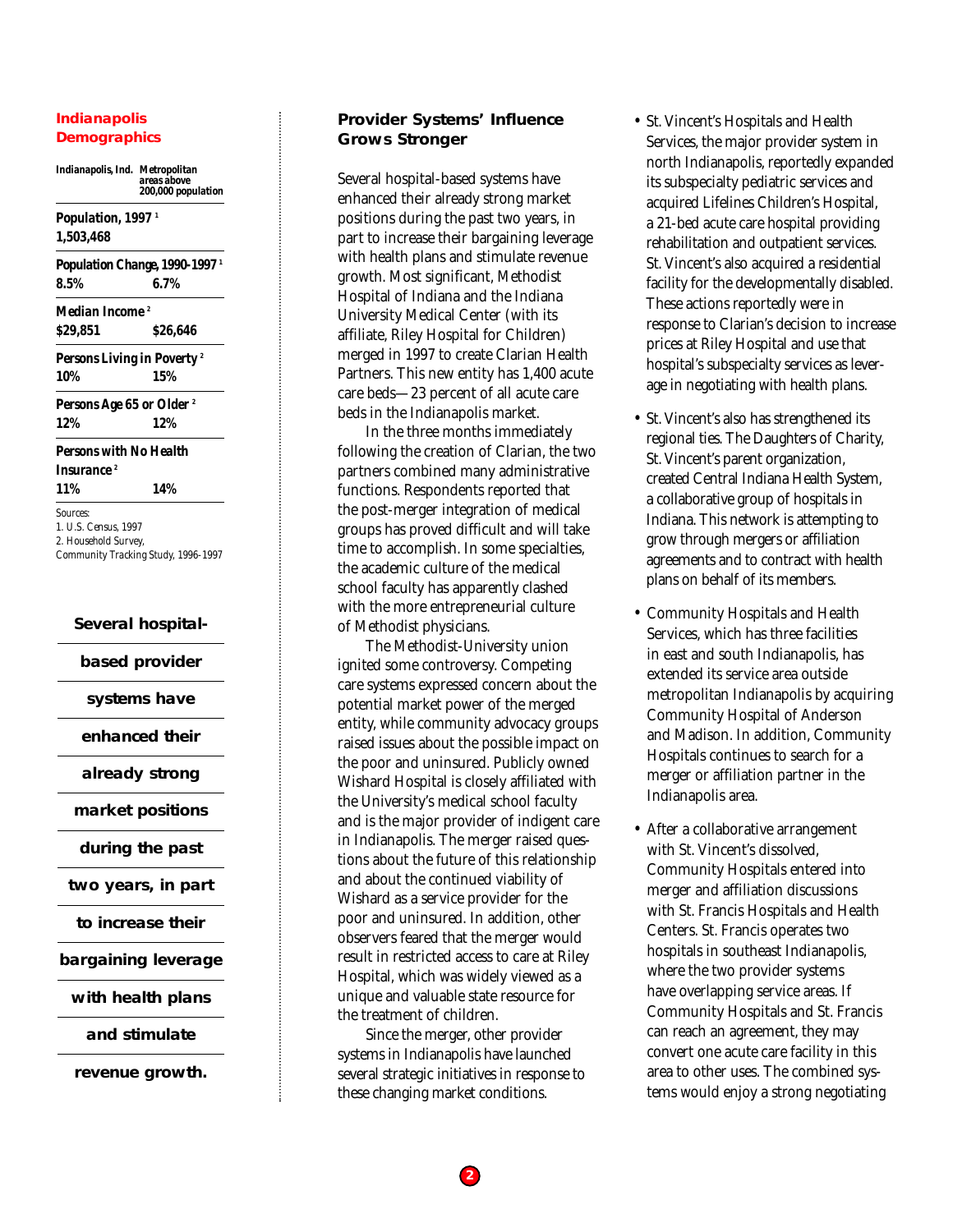position with health plans seeking to offer inpatient services in south and east Indianapolis.

### **Physicians Realign**

A recent spate of consolidations among specialty practices has strengthened the position of some specialists in bargaining with health plans and provider systems. Although specialists in Indianapolis are realigning much more actively than they were in 1996, it is not possible to detect clear trends at this time or to identify common catalysts for change.

In 1996, the Indianapolis metropolitan statistical area (MSA) had 32 percent more specialists per capita than the national average. Today, small, singlespecialty practices remain the norm. Typically, specialists still access patients through direct contracts with managed care plans, under fee schedules that have eroded over time or through subcontracts with PHOs. Fees typically are set as a percentage of Medicare reimbursement; few multispecialty groups are available to accept capitated contracts.

In a merger that has drawn considerable local attention, the market's two largest cardiology groups combined in January 1999. The new organization, Care Group, includes 87 cardiologists, six related subspecialists and 52 primary care physicians. It is the largest cardiology group in the state and, reportedly, one of the largest in the country. Similarly, Community Hospitals' radiology group has merged with the radiology group at St. Vincent's and is considering another merger with St. Francis's group to form a single organization that can serve all three systems. Other recent singlespecialty mergers in the market were noted in sports medicine, neurology, urology and orthopedics.

In contrast to the single-specialty approach, SpecPrime is a 350-physician, multispecialty network affiliated with

Community Hospitals. SpecPrime contracts with a number of health maintenance organizations (HMOs), including Maxicare, HealthSource and HealthPoint, on a capitated, full-risk basis. It is currently adding specialists and expanding into adjacent geographic areas. Most market observers view SpecPrime's approach as an exception in the current market for specialty care and do not see it as indicating a trend.

Changes in the organization of physicians have had little impact on Indianapolis's primary care physician practices, most of which continue to be owned by provider systems or health plans, or remain closely affiliated with provider systems. However, many of the systems and plans that made aggressive efforts to acquire primary care physician practices in the early 1990s are now questioning the wisdom of this strategy. For example, Anthem Blue Cross and Blue Shield, the Blue Cross-Blue Shield plan in Indianapolis, recently sold its 250-member primary care physician arm, the American Health Network, back to member physicians. The network remains in place under physician ownership to represent its physician members in contracting with health plans.

## **Provider-Sponsored Health Plans Maintain Strong Market Position**

Health plans owned by local provider systems, which dominated the market in 1996, have gained even more strength in Indianapolis. This stands in contrast to other parts of the country, where many provider-owned plans have struggled. In general, Indianapolis's provider-owned plans offering HMO and preferred provider organization (PPO) products have fared well financially during the past two years, while other plans, such as those owned by Anthem and Maxicare, have experienced financial losses. PPO products continue to dominate the

### **Health System Characteristics**

*Indianapolis compared with the highest and lowest HSC study sites and metropolitan areas with over 200,000 population*

## **STAFFED HOSPITAL BEDS† PER 1,000 POPULATION, 1996**

| Indianapolis, Ind.        | 3.6     |
|---------------------------|---------|
| Little Rock. Ark.         | 5.3     |
| Seattle. Wash.            | 1.9     |
| <b>Metropolitan Areas</b> | $3.2\,$ |

*Source: American Hospital Association* **†***At nonfederal institutions designated as community hospitals*

## **PHYSICIANS†† PER 1,000 POPULATION, 1997**

| Indianapolis, Ind.            | 1.9 |
|-------------------------------|-----|
| <b>Boston. Mass.</b>          | 2.6 |
| Greenville, S.C.              | 1.5 |
| <b>Metropolitan Areas</b> 1.9 |     |

*Source: American Medical Association and American Osteopathic Association* **††***Nonfederal, patient care physicians, excluding certain specialties—e.g., radiology, anesthesiology, pathology* 

#### **HMO PENETRATION, 1997**

| Indianapolis, Ind.        | 23%  |
|---------------------------|------|
| Miami, Fla.               | 64%  |
| Greenville, S.C.          | 8.4% |
| <b>Metropolitan Areas</b> | 32%  |

*Source: InterStudy Competitive Edge 8.1*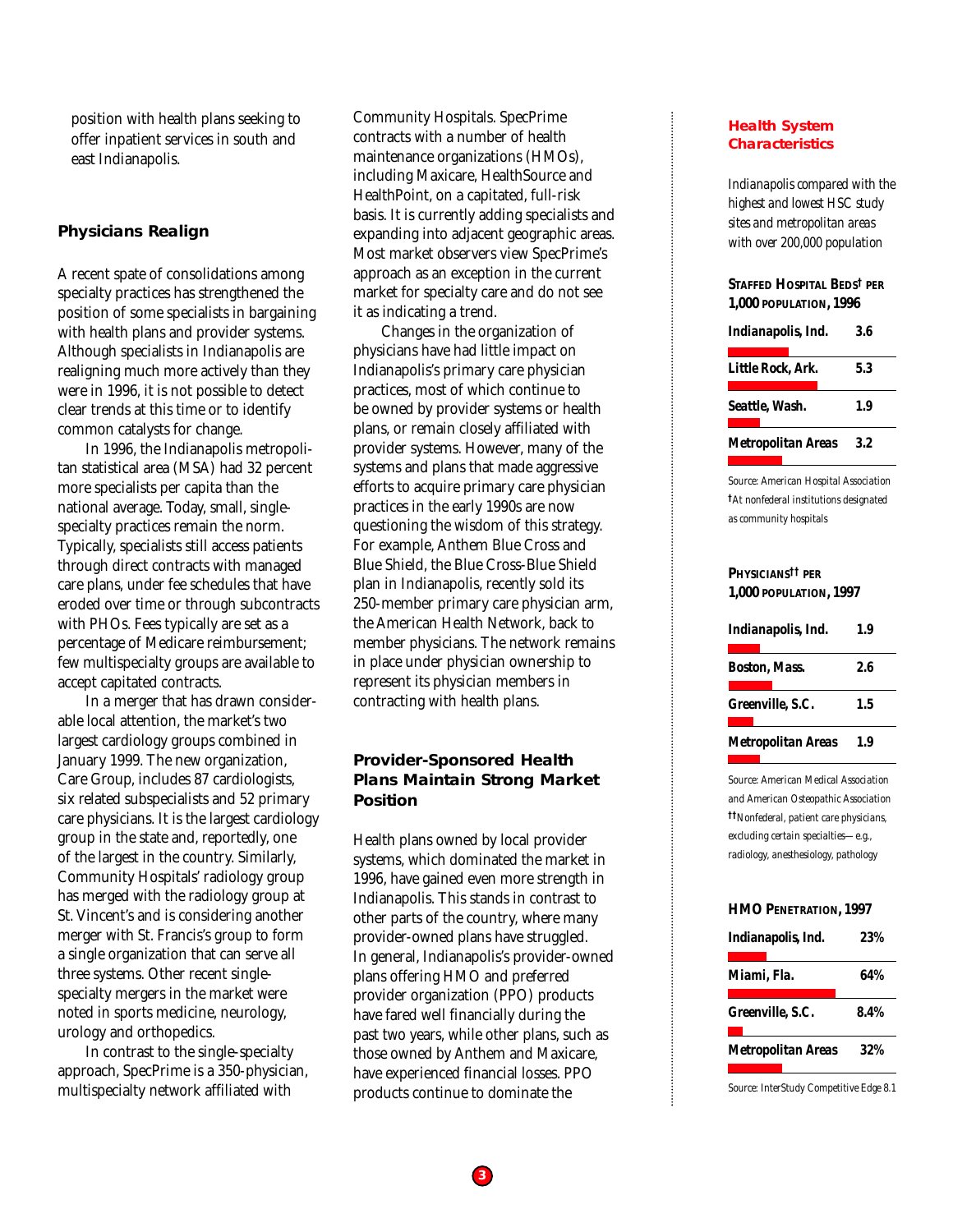

#### **Providers in the**

**Indianapolis market** 

#### **are increasingly**

#### **resistant to**

#### **assuming financial**

#### **risk from contracting**

**health plans, and,** 

#### **as a result,**

**they are lessening** 

#### **their reliance**

#### **on PHOs as**

**contracting vehicles.**

market, although commercial HMO enrollment has grown from 19 percent at the time of the first site visit to 23 percent in 1997. Between 1996 and 1998, Medicaid managed care penetration grew from 35 to 41 percent in the Indianapolis MSA, while Medicare risk plan enrollment remained small, increasing from 4 to just 6 percent.

M-Plan, which is owned by Clarian, has the largest share of HMO enrollment; its membership grew from 122,000 in 1996 to 175,000 in 1998. During the same period, Anthem lost approximately the same level of enrollment from both its PPO and HMO products. Many respondents attribute this erosion to Anthem's lack of attention to the local market as it pursued regional and national expansion strategies.

M-Plan is now attempting to strengthen its statewide presence through a merger with HealthPoint, another provider-owned managed care plan. If completed, this merger would create a 600,000-member plan and a statewide network, with two-thirds of plan members located outside Indianapolis and enrolled in a PPO product.

With the exception of Maxicare, which has 81,000 commercial and Medicaid enrollees, national, for-profit plans continue to play a relatively small role in the Indianapolis market. However, CIGNA recently entered the market through its purchase of HealthSource Indiana, an HMO that serves enrollees statewide. Its ability to grow market share locally remains to be seen.

## **PHOs Become Less Important in Contracting Strategies**

Providers in the Indianapolis market are increasingly resistant to assuming financial risk from contracting health plans, and, as a result, they are lessening their reliance on PHOs as contracting vehicles. In 1996, provider systems often used their affiliated PHOs to secure full-risk, globally capitated contracts with health

plans. At that time, hospitals and physicians believed that they could control their costs and realize profits under global capitation.

Providers are now reassessing that assumption. Many are insisting that high-cost, difficult-to-control components such as pharmaceuticals be carved out of capitation payments, and that health plans retain some level of financial risk. Furthermore, many physicians are bypassing the PHOs and contracting independently with health plans to get some of the contract dollars previously allotted for PHOs' administrative costs.

Hospitals also see advantages in contracting directly with health plans. They believe they can negotiate better reimbursement for inpatient care than they can obtain under global capitation, where they need to satisfy the reimbursement demands of the medical staff, often to the detriment of the hospital.

## **Employer Roundtable Takes a Closer Look at Health Plans**

Employers are beginning to take a more active role in the Indianapolis health care market, not through joint purchasing but through a collaborative group called the Roundtable, whose objective is to gather comparative information on health plans. Formed in 1997 by Eli Lilly and several other major Indianapolis employers, the Roundtable has issued a common request for information (RFI) to health plans. All but one HMO has agreed to participate. One health plan respondent suggested that by consolidating employers' information requests, the Roundtable's RFI has already reduced plans' administrative costs.

Roundtable employers also have contracted with a vendor to conduct a health status assessment of selected managed care and fee-for-service employees. In addition, they have made clear their belief that Indianapolis HMOs should achieve accreditation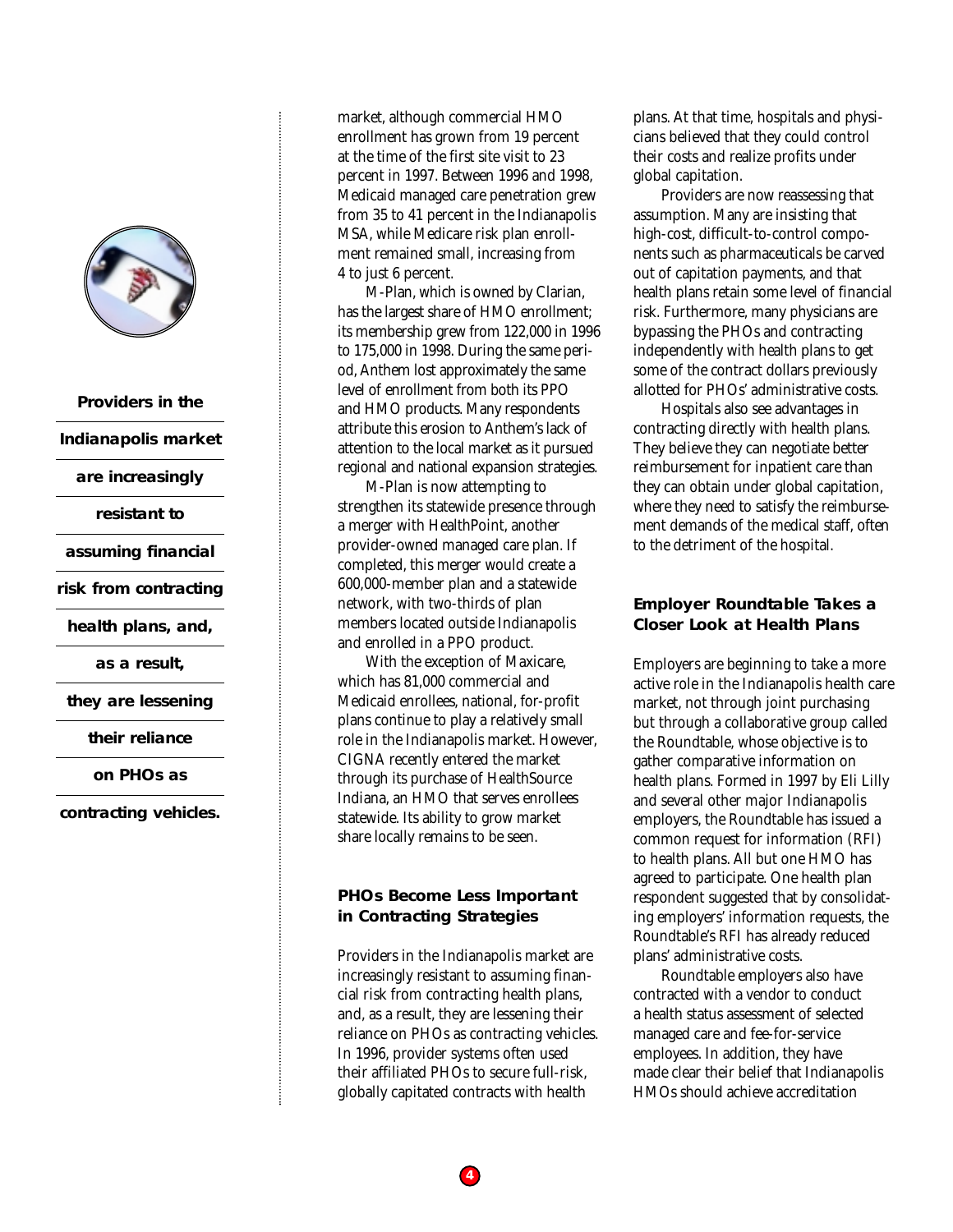from the National Committee for Quality Assurance (NCQA).

These initiatives represent a significant increase in activity by employers, which in 1996 were a relatively unorganized part of the Indianapolis health care market. Since then, health plan premiums, which had been stable for several years, have started to rise. In 1999, premiums are expected to increase by 6 to 8 percent for large employers and by 10 to 15 percent for small employers. In addition, employers have become increasingly concerned about the ability of health plans to manage care in a way that enhances quality and minimizes consumer complaints.

The Roundtable has brought together Indianapolis's major employers to address joint concerns regarding their relationships with a relatively diffuse health plan market. The initial focus has been on quality of care, care management and administrative issues. In the future, the Roundtable may serve as a vehicle for supporting care management initiatives such as disease management programs and reporting performance data. And although there are no plans to develop joint purchasing agreements, the Roundtable clearly could serve as a platform for addressing this in the future.

## **Legislature Pursues More Aggressive Managed Care Policy Agenda**

State policy makers have been much more active in the health care arena during the past two years, particularly with respect to managed care. Like many other states, the Indiana legislature has taken a relatively aggressive position in enacting new controls over managed care plans, including requirements concerning grievance resolution, provider access, the use and distribution of formularies, coverage of new technologies and the annual submission of standardized information to the state. In addition, the

State Department of Insurance has been instructed to review data from HMOs annually for NCQA's Health Plan Employer Data and Information Set (HEDIS) and release them to the public in a report card format.

Respondents suggested several possible explanations for this new legislative posture toward managed care, including a new governor who is more interested in health care issues, the concerns of a small number of influential legislators, the activities of other states and antimanaged care publicity in the national media. It is too early at this time to assess the impact of these new requirements on plans. However, it seems safe to say that health plans in the Indianapolis market will be subject to increasing scrutiny from the public as well as the private sector.

Substantial changes have also been made in Indiana's Medicaid program, mainly to accommodate the incorporation of the federal Children's Health Insurance Program (CHIP). Respondents reported that initial enrollment in CHIP, which began in June 1998, has been disappointing. Consequently, the state plans to expand its outreach and enrollment efforts.

## **New Programs for the Uninsured**

The Health and Hospital Corporation (HHC) of Marion County remains the dominant provider of health services for the indigent in Indianapolis. Its flagship facility, Wishard Hospital, enjoys strong community support and receives \$50 million annually from real estate tax levies; it also benefits from disproportionate share funding. During the past few years, Wishard has expanded its capacity to provide indigent services, launched an innovative managed care program for the uninsured and renovated and modernized its physical plant.



**Employers have become increasingly** 

**concerned about** 

**the ability of health** 

**plans to manage** 

**care in a way that** 

**enhances quality** 

**and minimizes** 

**consumer complaints.**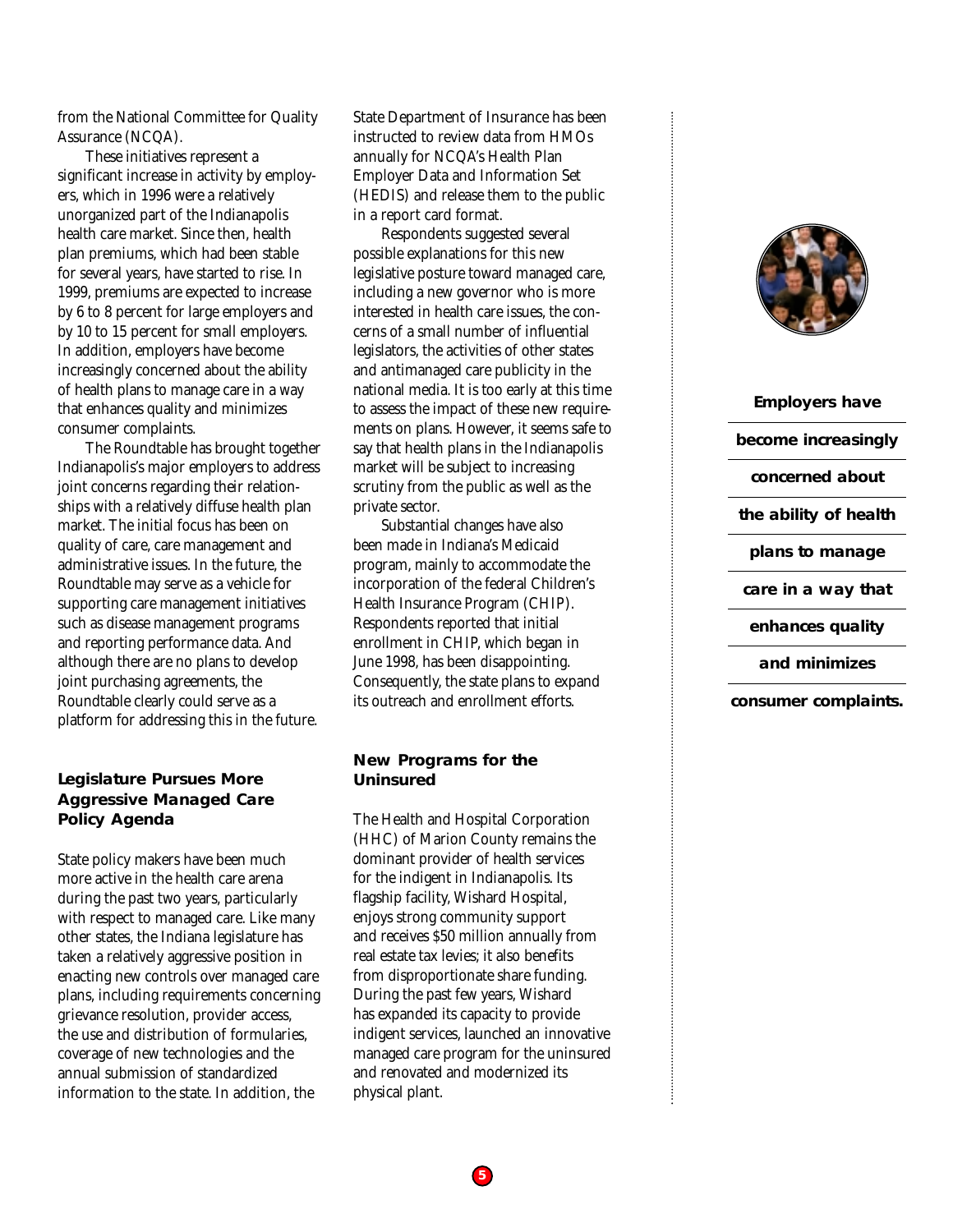

## **During the past**

**few years, Wishard** 

**has expanded its** 

#### **capacity to provide**

#### **indigent services,**

**launched an** 

**innovative managed** 

**care program for** 

## **the uninsured**

**and renovated** 

## **and modernized its**

## **physical plant.**

In response to growing demands for outpatient care, Wishard has opened three new community health centers since 1996. The number of visits to these centers has increased significantly during the past two years, even though the number of uninsured in Indianapolis has remained relatively constant. The Indiana University Medical Group-Primary Care, a physician group sponsored by HHC and the University's medical school, runs the centers. In 1997, Wishard launched the Wishard Advantage managed care program for the uninsured, with a benefit package similar to that offered by Indiana's managed care Medicaid program. Physician services are provided by the University's primary and specialty care medical groups, and Wishard provides ancillary and inpatient services. Uninsured Marion County residents and their families who are at or below 200 percent of the federal poverty level are eligible. Enrollees with incomes of less than 150 percent of poverty receive free care; others pay a monthly fee on a sliding-scale basis. In the program's first 18 months, inpatient use reportedly dropped from 800 to 400 days per thousand annually, and emergency room use fell by 30 percent. As of October 1998, Wishard Advantage had 18,800 enrollees.

Because of Wishard's close ties with the University's medical school and faculty, officials at Wishard were concerned that the creation of Clarian Health Partners would have a negative impact on their operations and on their relations with medical school faculty. To date, this has not happened. Instead, the merger between Methodist and the University Medical Center has forced Wishard to re-evaluate its relationships with physician groups and the medical school and to consider other options for aligning with physicians. It also has led Wishard to explore alternative relationships with other organizations and to develop new strategies and programs.

## **Issues to Track**

During the past two years, large provider systems in Indianapolis have remained strong, and some have even expanded their influence outside the city. The physician market is consolidating, as physicians try to enhance their negotiating power with health plans, but at a measured pace. Since 1996, policy makers have become more active in the health care arena, particularly concerning managed care. Meanwhile, large private purchasers have begun to work collaboratively to influence health plan performance.

As market developments continue to unfold, several issues will be important to track, including the following:

- Will there be additional provider mergers? If so, how will they affect physicians and their relationships with health plans?
- Will increasing pressure from employers and policy makers spur health plans to turn more attention to care management and to compete more aggressively on quality?
- Will locally owned, provider-sponsored plans continue to dominate the market, or, as in other communities, will provider systems move to exit the plan business and sell their assets to national companies seeking market entry?
- Will Wishard Hospital's new program for the uninsured prove to be a financially attractive and clinically appropriate managed care model for indigent care?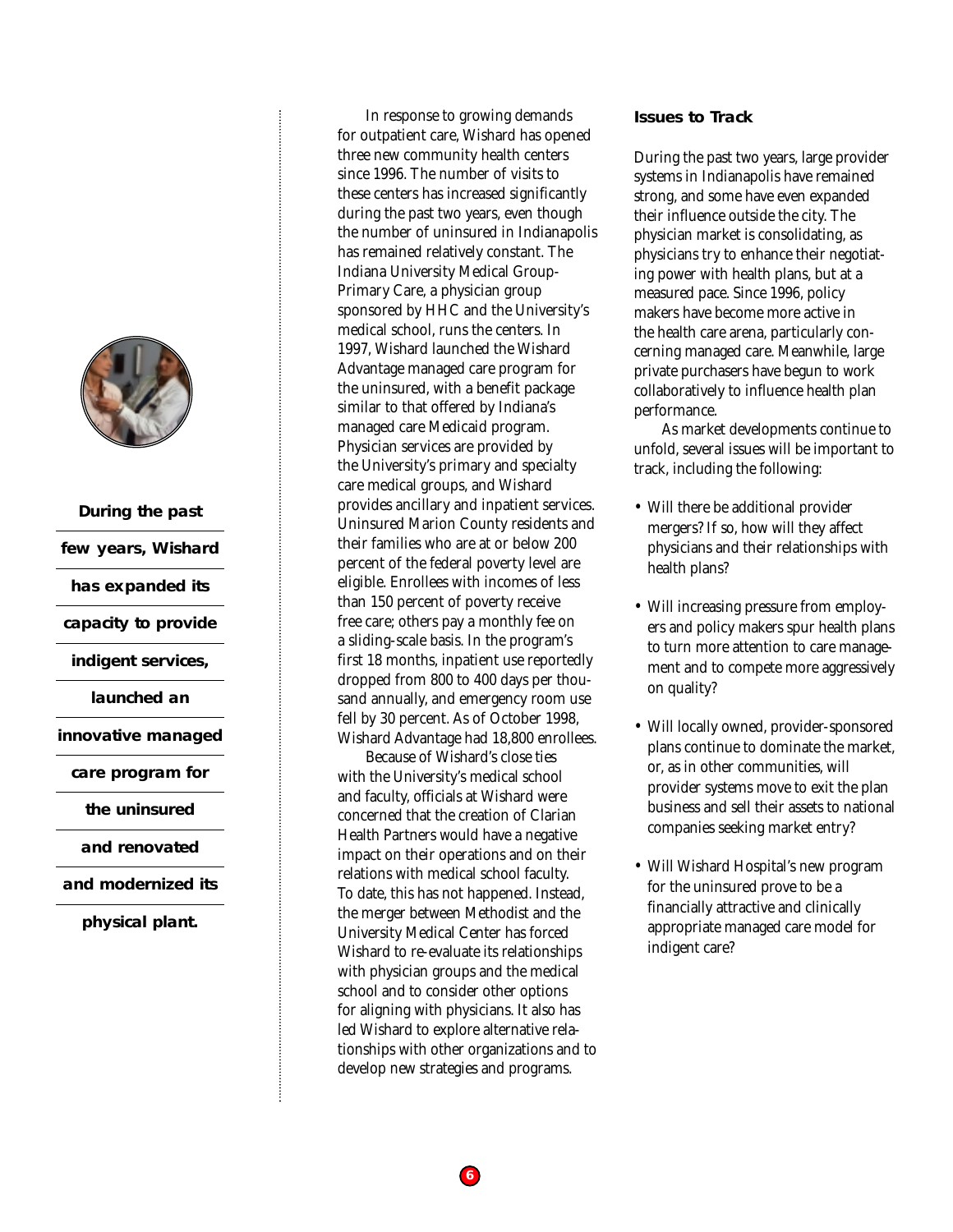## **Indianapolis Compared to Other Communities HSC Tracks**

*Indianapolis, the highest and lowest HSC study sites and metropolitan areas with over 200,000 population*

| Gatekeeping<br>and                                         | <b>INSURED PERSONS COVERED UNDER</b><br><b>GATEKEEPING ARRANGEMENTS</b>                           |                                                                                                            | PHYSICIANS RECEIVING CAPITATION FOR<br>AT LEAST SOME OF THEIR PATIENTS                            |                                                                                                                                                                  | The Community<br>Study, the major                                        |                    |
|------------------------------------------------------------|---------------------------------------------------------------------------------------------------|------------------------------------------------------------------------------------------------------------|---------------------------------------------------------------------------------------------------|------------------------------------------------------------------------------------------------------------------------------------------------------------------|--------------------------------------------------------------------------|--------------------|
| Compensation<br><b>Arrangements</b>                        | Indianapolis, Ind.                                                                                | $41% +$                                                                                                    | Indianapolis, Ind.                                                                                | $67%+$                                                                                                                                                           | HSC, tracks char<br>health system in                                     |                    |
|                                                            | <b>Boston, Mass.</b>                                                                              | $62% +$                                                                                                    | Seattle, Wash.                                                                                    | $73% +$                                                                                                                                                          | that are represen<br>the nation. Every                                   |                    |
|                                                            | Greenville, S.C.                                                                                  | $31% +$                                                                                                    | Syracuse, N.Y.                                                                                    | $41% +$                                                                                                                                                          | HSC conducts su<br>all 60 communit                                       |                    |
|                                                            | <b>Metropolitan Areas</b>                                                                         | 46%                                                                                                        | <b>Metropolitan Areas</b>                                                                         | 56%                                                                                                                                                              | visits in the follo<br>communities:                                      |                    |
| <b>Consumer</b><br>Perceptions of<br><b>Access to Care</b> | <b>FAMILIES SATISFIED WITH THE</b><br><b>HEALTH CARE RECEIVED IN THE</b><br><b>LAST 12 MONTHS</b> |                                                                                                            | PATIENTS AGREEING THAT THEIR DOCTOR<br>MIGHT NOT REFER THEM TO A SPECIALIST<br><b>WHEN NEEDED</b> |                                                                                                                                                                  | • Boston, Mass.<br>• Cleveland, Ohi<br>• Greenville, S.C.                |                    |
|                                                            | Indianapolis, Ind.                                                                                | 90%                                                                                                        | Indianapolis, Ind.                                                                                | $13% +$                                                                                                                                                          | • Indianapolis, In<br>• Lansing, Mich.                                   |                    |
|                                                            | Syracuse, N.Y.                                                                                    | $92% +$                                                                                                    | Miami, Fla.                                                                                       | $22\% +$                                                                                                                                                         | • Little Rock, Ark<br>• Miami, Fla.                                      |                    |
|                                                            | Miami, Fla.                                                                                       | 84%+                                                                                                       | Lansing, Mich.                                                                                    | $11\% +$                                                                                                                                                         | • Newark, N.J.<br>• Orange County                                        |                    |
|                                                            | <b>Metropolitan Areas</b>                                                                         | 88%                                                                                                        | <b>Metropolitan Areas</b>                                                                         | 16%                                                                                                                                                              | • Phoenix, Ariz.<br>• Seattle, Wash.                                     |                    |
| Physician<br>Perceptions of<br><b>Access to Care</b>       |                                                                                                   | PHYSICIANS NOT AGREEING<br>THAT IT IS POSSIBLE<br>TO PROVIDE HIGH-QUALITY CARE<br>TO ALL OF THEIR PATIENTS |                                                                                                   | PRIMARY CARE PHYSICIANS REPORTING THAT<br>THEY CANNOT ALWAYS OR ALMOST ALWAYS<br>OBTAIN REFERRALS TO HIGH-QUALITY<br><b>SPECIALISTS WHEN MEDICALLY NECESSARY</b> |                                                                          | • Syracuse, $N.Y.$ |
|                                                            | Indianapolis, Ind.                                                                                | 24%                                                                                                        | Indianapolis, Ind.                                                                                | $6\%$ *+                                                                                                                                                         |                                                                          |                    |
|                                                            | <b>Orange County, Calif.</b>                                                                      | 31%                                                                                                        | Newark, N.J.                                                                                      | $31% +$                                                                                                                                                          |                                                                          |                    |
|                                                            | Lansing, Mich.                                                                                    | $18% +$                                                                                                    | Miami, Fla.                                                                                       | $31% +$                                                                                                                                                          |                                                                          |                    |
|                                                            | Syracuse, N.Y.                                                                                    | $18% +$                                                                                                    | <b>Metropolitan Areas</b>                                                                         | 20%                                                                                                                                                              |                                                                          |                    |
|                                                            | <b>Metropolitan Areas</b>                                                                         | 25%                                                                                                        | * Lowest study site                                                                               |                                                                                                                                                                  |                                                                          |                    |
| <b>Employers and</b><br>Health<br>Insurance‡               | <b>EMPLOYERS OFFERING</b><br><b>HEALTH INSURANCE</b>                                              |                                                                                                            | <b>AVERAGE MONTHLY PREMIUM FOR</b><br><b>EMPLOYER-SPONSORED INSURANCE</b>                         |                                                                                                                                                                  | + Site value is significa<br>from the mean for m<br>areas over 200,000 p |                    |
|                                                            | Indianapolis, Ind.                                                                                | 53%                                                                                                        | Indianapolis, Ind.                                                                                | \$178                                                                                                                                                            | The information in the                                                   |                    |
|                                                            | Cleveland, Ohio                                                                                   | 61%                                                                                                        | <b>Boston, Mass.</b>                                                                              | \$198                                                                                                                                                            | from the Household, Pi<br><b>Employer Surveys cond</b>                   |                    |
|                                                            | Miami, Fla.                                                                                       | 40%                                                                                                        | Greenville, S.C.                                                                                  | \$152                                                                                                                                                            | and 1997 as part of HS<br>Tracking Study. The m.<br>depend on the commun |                    |
|                                                            | <b>United States</b>                                                                              | 50% tt                                                                                                     | <b>Metropolitan Areas</b>                                                                         | \$171                                                                                                                                                            | question and include $+$<br>$+\sqrt{2}$ percent for the H                |                    |

**†††** *Metropolitan area data not available*

‡ *Based on preliminary data There are no significance tests for results reported.* y Tracking r effort of inges in the  $60$  sites ntative of y two years, surveys in ties and site owing 12

- *Cleveland, Ohio*
- 
- *Indianapolis, Ind.*
- *Little Rock, Ark.*
- *Orange County, Calif.*

*+ Site value is significantly different from the mean for metropolitan areas over 200,000 population.*

*The information in these graphs comes from the Household, Physician and Employer Surveys conducted in 1996 and 1997 as part of HSC's Community Tracking Study. The margins of error depend on the community and survey question and include +/- 2 percent to +/- 5 percent for the Household Survey, +/-3 percent to +/-9 percent for the Physician Survey and +/-4 percent to +/-8 percent for the Employer Survey.*

**7**